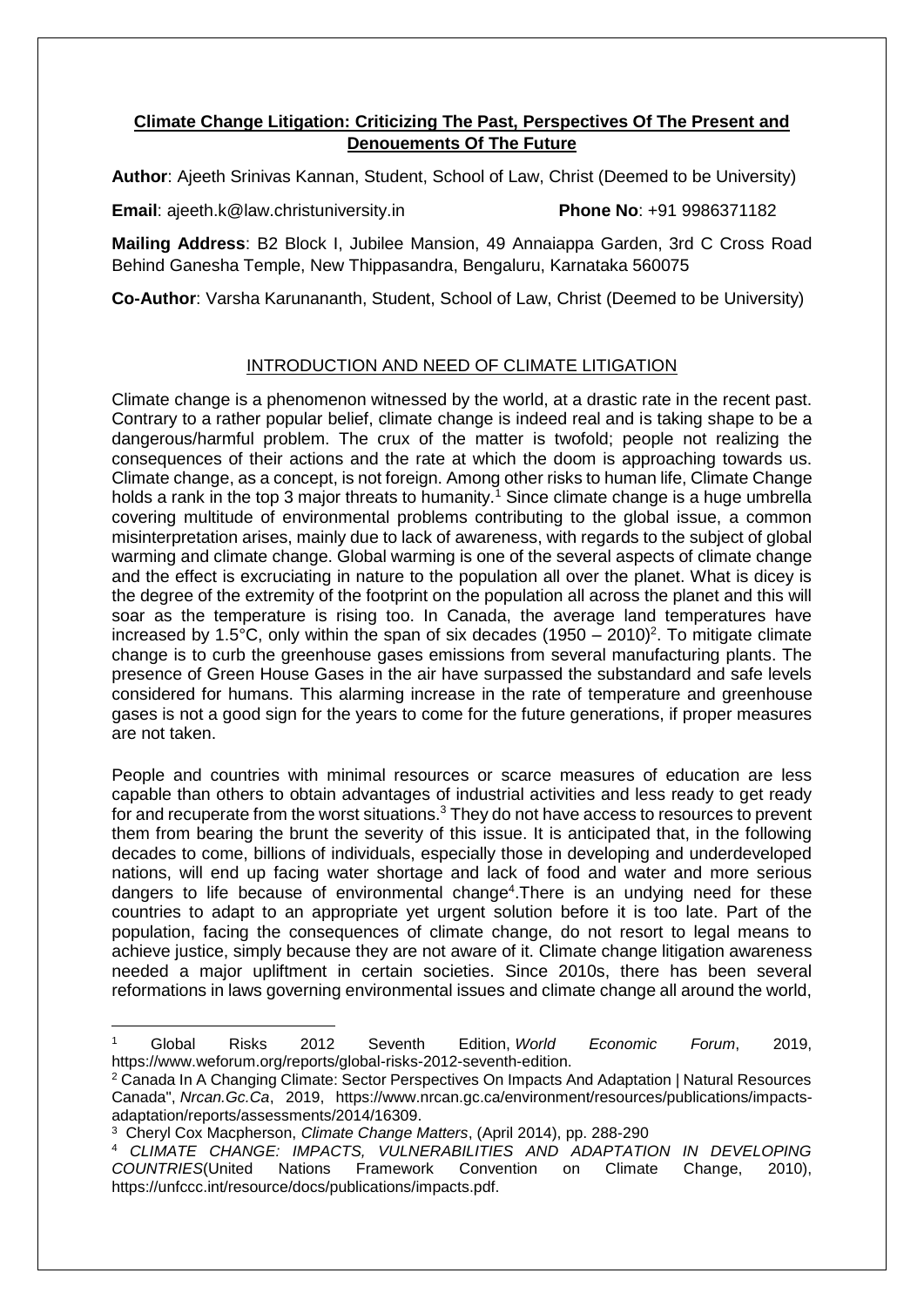making it a concern on a global scale. It includes any legal action or reformation taken towards the preservation of life from the harmful effects of climate change, looking at it from various angles including the Scientific reasoning, adaptation and mitigation endeavors. Legal proceeding has never been a more significant instrument, to push policymakers and legislative bodies to create and actualize viable methods for climate change moderation and adaption, than it is today.

## THE DEBATE BETWEEN MITIGATION AND ADAPTATION

Climate Change Advocates usually confer to two processes of warding off the issues caused due to Climate Change. The first process, known as mitigation, aims at solving the issue of Climate Change by imposing Regulations and deals with Climate Change on an international platform through Conventions, treatises etc. This Section of the Paper essentially lifts the veil of competency surrounding the process of Mitigation through a criticism of the Kyoto and Paris Convention, and establishes the need to move onto the second process, i.e. Adaptation; a procedure that Climate Change Litigation belongs to.

## Climate Conventions: A Case Study (Kyoto Protocol):

With its main objective being to fight climate change, Kyoto Protocol was one among the few treaties to prescribe restrictions on emissions of greenhouse gases binding on countries. The treaty lays down legal rules for the countries to ensure that there is uniformity in meeting worldly standards. These countries are to be listed in the Annexure 1 of this convention. Kyoto protocol was put into effect in the year 2005, before being primarily adopted in 1997 in Kyoto, Japan as an extension of the United Nations Framework Convention on Climate Change ("**UNFCCC**"). Its method of fighting Climate Change was by reducing the concentrations of Greenhouse to *"a level that would prevent dangerous anthropogenic interference with the climate system"<sup>5</sup>* in the atmosphere. The Kyoto Protocol consisted of two commitment periods: the first commitment was brought to life in 2008, and expired in 2012; after the Doha amendment was made in 2012, the second commitment was initiated.

Multitudes of significant factors present in the Kyoto Protocol enhanced the mechanism of the UNFCCC in several ways<sup>6</sup>, once it was incorporated into the latter. Some of them are:

- 1) Elevating the salience of the commitments being legally viable;
- 2) Increasing the quality and the reports on the implementation of the commitments and the presence of Greenhouse Gases in the atmosphere;
- 3) Enhancing the need for a versatile and meticulous review process;
- 4) Upon violation of any standards and rules of the Protocol by any of the parties, there are effective methods and procedure to be followed to look into the issue.

One of the highly distinctive features that differentiated UNFCCC from Kyoto Protocol is the nature of the commitments of reducing the emissions are highlighted. Under UNFCCC, the parties mentioned in Annexure I need to create new procedure and mechanisms to contribute to the reduction of Greenhouse Gases in the atmosphere, contrive policies and reports for mitigating the phenomenon of Climate Change and more importantly. It is also essential to note that the parties in the former convention did not have to face any repercussions if they are in violation for any terms.

Meanwhile, there are lesser ambiguities and lucid targets compiled in the Kyoto Protocol. This is because, as per Article 3 of the Protocol, there are perspicuous set of sanctions described if the parties do not comply with the targets. It is also elucidated under Article 1, multiple

<sup>1</sup> <sup>5</sup> *Kyoto Protocol To The United Nations Framework Convention On Climate Change*, Article 3 (Kyoto, Japan: United Nations Framework Convention on Climate Change, 1997).

<sup>&</sup>lt;sup>6</sup> Clare Breidenich et al., "The Kyoto Protocol To The United Nations Framework Convention On Climate Change", *The American Journal Of International Law* 92, no. 2 (1998): 315, doi:10.2307/2998044.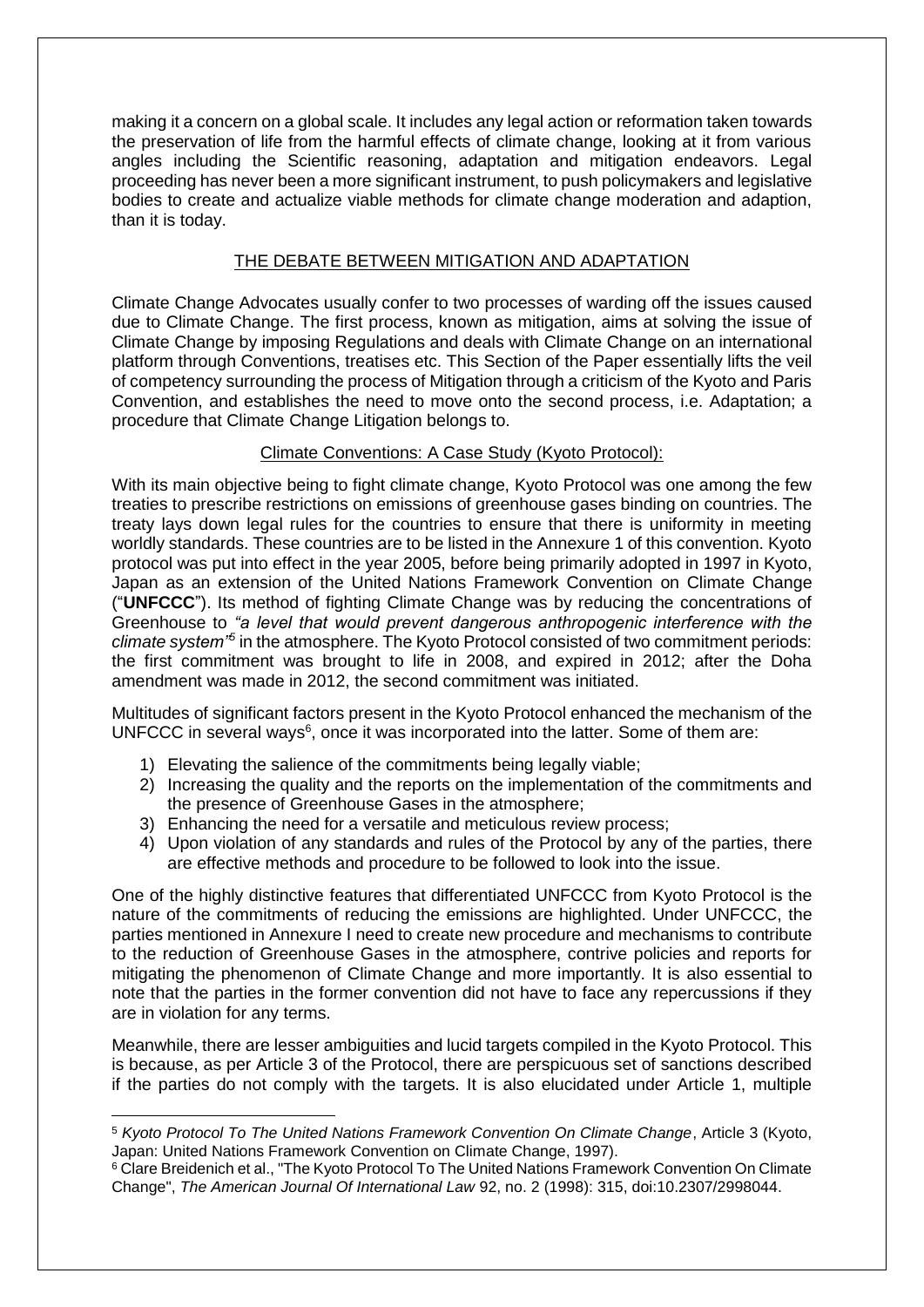approaches to battle the problem of Climate Change, much like Article 3(4) which states that the parties to the convention must supply data to the Subsidiary Body for Scientific and Technological Advice to evaluate the amount of carbon stocks in a country and further determine the situation for the future. The Protocol also removes the opacity and establishes appropriate enforcement of the policies in the country.<sup>7</sup>

Even though the Protocol seems to be one of a very stringent and hard to comply with the protocol, it allows for some flexibility in implementation at a national and international level.<sup>8</sup> At the internal national level, policies, frameworks, and implementations are left to the individual countries to handle Even though the Protocol seems to be very stringent and hard to comply with, it allows for some flexibility in implementation at a national and international level. At a national level, the administration of the policies falls well within the ambit of the country. However, due to the adoption of market-based approach, there are multiple standards enforced for international setting. One of the main objectives of the Protocol is to enable fair cooperation amongst the parties with regard to meeting all the standards and also the freedom to create immaculate strategies and policies, suitable for their social, political and economic background. It also lays down the procedure and methods to determine their contribution of Greenhouse Gases.

There have been, ever since, various treaties and conventions that has been put into effect such as Copenhagen Accords, Bali Roadmap in 2007, Durban Agreement in 2011, etc. The main goal of these treaties and agreements were to tackle Climate Change with the help of proper implementation of the laws, standards, policies between the parties. From all of the above -mentioned treaties, conventions, agreements, there has been a perceptible decline in the implementation and execution of them in order to reduce the impact of Climate Change<sup>9</sup>

#### Climate Conventions: A Case Study (Paris Convention):

On the 25<sup>th</sup> Year of the Climate Policy of the United Nations, for the first time in the History of the fight against Climate Change, the Paris Treaty envisaged a policy that asked for action by all member nations. Even though, it brought some temperamental changes into Climate Policy, the Climate Treaty is plagued by some issues that leave it open to some grave effects. One of the major messages that was sent out by the Paris Treaty was that the age of fossil fuels and its uses thereof was coming to a fast end. Another major issue that will be faced in the implementation of this treaty is the problem of how binding the treaty itself can be. Even though the original outlook was to peak the increase in temperature at 1.5<sup>o</sup>C, the rise that is predicted by global submissions can be quantified to be anywhere between the range of 2.7 $^{\circ}$ C to 3.5 $^{\circ}$ C $^{10}$ . This shortcoming is a major one and can prove to be extremely harmful, especially if the large polluters do not find a way to curb their emission. Another important point to be noted is the fact that there can hardly be any decisions taken at an international level if national level decisions are not taken prior. Therefore, the question to be raised is not whether the Paris Treaty would lead to changes in the emission percentage in the world, but if the Paris Treaty was in fact, powerful enough and binding enough to actually catalyse further changes in national policies so as to effectuate the international decision. One of the major issues with

**.** 

<sup>7</sup>*Kyoto Protocol To The United Nations Framework Convention On Climate Change*, Article 3 (Kyoto, Japan: United Nations Framework Convention on Climate Change, 1997).

<sup>8</sup> Clare Breidenich et al., "The Kyoto Protocol To The United Nations Framework Convention On Climate Change", *The American Journal Of International Law* 92, no. 2 (1998): 315, doi:10.2307/2998044.

<sup>9</sup> Chandra Lal Pandey, "The Limits Of Climate Change Agreements: From Past To Present", *International Journal Of Climate Change Strategies And Management* 6, no. 4 (2014): 376- 390, doi:10.1108/ijccsm-03-2013-0026

<sup>10</sup> Wolfgang Obergassel et al., "Phoenix From The Ashes: An Analysis Of The Paris Agreement To The United Nations Framework Convention On Climate Change – Part I", *Wuppertal Institute For Climate Environment And Energy Journal*, 2019.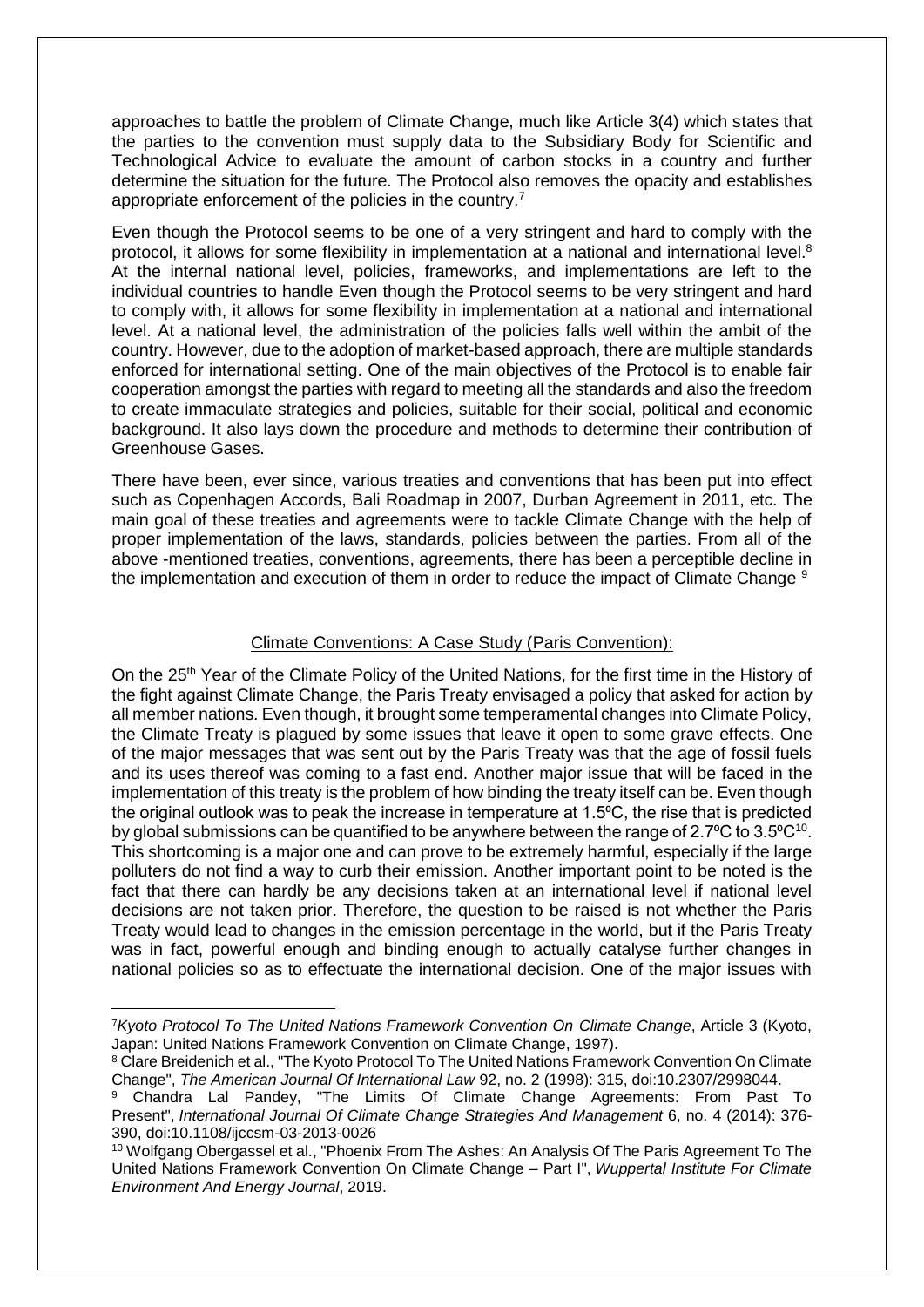the Paris Convention is the means it chooses for the implementation of the measures. Instead of making the procedure a binding one, all the Paris Convention does is create a risk in the reputation of the State in the instance that its implementational mechanisms are not met with i.e. the mandatory disclosure clauses and review provisions once every five years.

Once in five years, this disclosure process known as a "Stocktake" would create concentrated attention for a small period of time, and then there would again be a trough in any discourse with relation to the same.<sup>11</sup> Moreover, the process of Stocktaking transfers the onus of providing true and correct information about the implementation of a policy, on the country itself, and does not provide any such mechanism to verify or mandate that the information be true. One of the major reasons why developing countries supported the Paris Convention was because of the two-decade long procedure that it demands, and therefore for developing countries, it offers a more acceptable timeline. Furthermore, the inclusion of the "loss and damage" within the purview of the standards implies that there exists some level of control over the liability of the North, considered to be the major pollution contributing part of the world.

Moreover, the chinks in the Paris Convention are truly the financial sections of the Convention. It does not lay down any mandate to increase the level of climate finance. Climate financing today is viewed as one of the most important means of tackling and adapting to the path ahead in terms of what the world is going to evolve into post the climate change effects set in onto the entire human environment. When the final text with relation to climate financing was released, it did not contain any qualifiers to the provision of Climate Finance in its first paragraph. In its current state, it only stipulates that the Developed Countries that are a party to the Convention shall provide financial assistance to the Developing Countries in order to assist their mitigation and adaptation measures.<sup>12</sup> Another issue that arises with relation to financing is the fact that it calls for voluntary support.<sup>13</sup> This imposes no other binding obligation on developing countries to contribute, but simply recognizes the increasing level of South-South financing, and yet offers no regulatory measure. Furthermore, the Convention has also not made any reference to and has in fact lost all connections to the goal of mobilising \$100 Billion. As one can note, developed countries have not mandated any binding financial goal, and has simply created yet another goal that has no accountability whatsoever.<sup>14</sup>

### THE STATUS OF CLIMATE LITIGATION- CASE STUDIES

### The Nation of Bangladesh

Environmental Law in Bangladesh has been majorly derived from the Constitution of Bangladesh, customs, statutes and other by-laws governing the traditional insights, practices, and maintaining Bangladesh's obligations toward international treatises, conventions and protocols.<sup>15</sup> In Bangladesh, there exist a sum total of one-hundred-eighty-seven institutions dealing with climate change and its effects in one way or the other. There are three major forums dealing with the issues caused due to climate change, the Environment Court; approaching other Courts with a Writ or a PIL, and the third means is to file a suit in international bodies that Bangladesh is party to.

<sup>11</sup> *The Paris Agreement*, Article 14 (New York City, United States: The United Framework Convention on Climate Change, 2016).

<sup>12</sup> *The Paris Agreement*, Article 9.1 (New York City, United States: The United Framework Convention on Climate Change, 2016).

<sup>13</sup> Ibid. art 9.2.

<sup>14</sup> *Decision 1/ CP. 21* (The Paris Agreement), accessed 23 July 2019...

<sup>15</sup> Justice Mainur Reza Chowdhury, *'Legal and Institutional Framework: Promoting Environmental Management in Bangladesh'*, 13(3)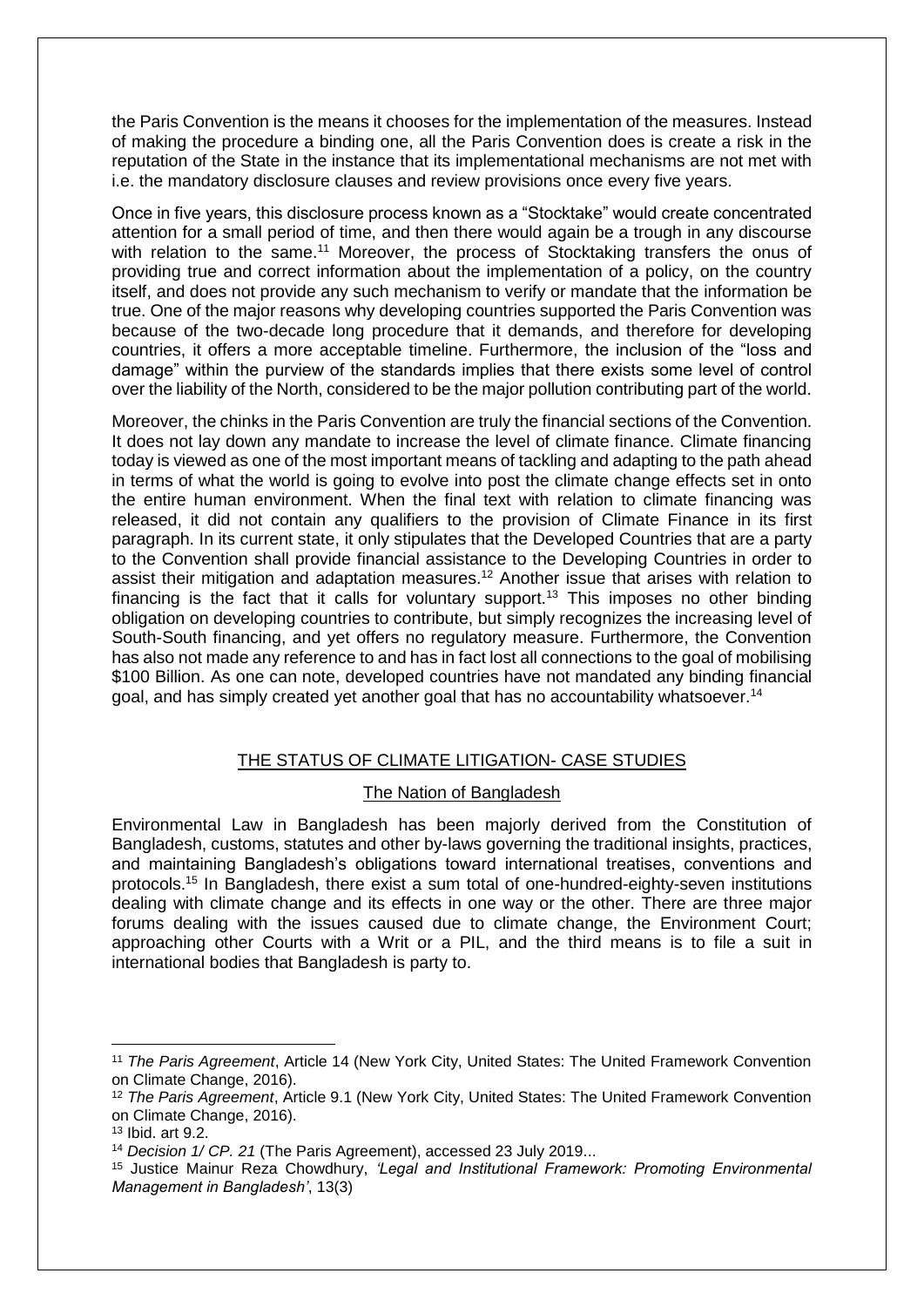The Environment Courts, giving the people the best means of getting justice in climate change related issues, were established in the year 2000, under provisions of the *Poribesh Adalat Ain, 2000.*

One of the first steps adopted by Bangladesh was to enact the *Poribesh Songrokkon Ain* in the year 1995, which served as the legal statute providing for environmental conservation in Bangladesh. One of the major needs called upon by the Rio Declaration was to improve the judicial activism<sup>16</sup>. Even though the *Poribesh Adalat Ain, 2000* allows for there to be the practice of principles on par with international standards, various lacunas still exist in the laws dealing with environmental issues. One of the major issues in providing justice in cases of climate change, is the existence of only two Environment Courts for the entire country of Bangladesh, $17$  when the legislation clearly provides for the existence of seven of these Courts. i.e. one for each division.<sup>18</sup> Moreover, the qualifications of the judges in these Courts should be that of a *Joint District Judge<sup>19</sup>*, when in reality, they only have the qualification of an Assistant Judge.<sup>20</sup>

Another major issue has its roots in the Legislation itself. As per Section  $5(3)^{21}$ , the Environment Courts in the country has jurisdiction to entertain a complaint only after the *"Inspector"<sup>22</sup>* submits his "Report" to the Court. This means that the Court's Action can only be triggered by and subsequent to Executive Action; giving way to the demise of Rule of Law. Practices of corruption and *mala fide* can easily creep into the system. More importantly, the concept of accountability is lost *ab initio*, since more often than not, in cases that arise against the Government or Projects thereof, the Executive has the liberty to escape litigation by merely refusing to file the written statement in the Court. However, in more recent times, the case can only be postponed for 60 days wherein, if the Inspector does not submit the report, the Court can acknowledge the case, and admit the same. The issue in this process is that, within the time-frame of 60 days therein, there can be caused, irreversible damage, making the litigation a simple waste of time and resources.<sup>23</sup> While there exist provisions and power to grant damages, there exists no specific procedure in the calculation of the same, making this process arbitrary too.<sup>24</sup> While, the procedure asks for the grant of an Environmental Clearance Certificate from the local government to prevent any environmental damage, and strike them at the root, there exists no checking measure, nor is there any procedure prescribed for the same, making the very existence of such a provision unworthwhile.<sup>25</sup> Lastly, the very jurisdiction of the Environment Courts is unclear. The legislations that the courts can apply, the parties that can make representation and the extent to which these courts have a binding effect on international players is uncertain.

<sup>16</sup> *Rio Declaration On Environment And Development*, Principle 11 (Rio de Janeiro: United Nations Educational, Scientific and Cultural Organization, 1992). 1

<sup>17</sup>Ministry of Law, Justice and Parliamentary Affairs, Letter dated 16.10.2001, Memo. No. 1273-bichar-4/5c4/2000, "Regarding the establishment of two Divisional Environmental Courts in two Divisions, i.e., Dhaka and Chittagong and the establishment of one Environmental Appellate Court in Dhaka" (translated by the authors), signed by Senior Assistant Secretary, Law, Justice and Parliamentary affairs.

<sup>18</sup> *Environment Court Act*, Section 4 (Bangladesh: Bangladesh Gazette, 2000).

<sup>19</sup> ibid

<sup>20</sup> ibid

<sup>21</sup> *Environment Court Act*, Section 5(3) (Bangladesh: Bangladesh Gazette, 2000).

<sup>22</sup> *Environment Court Act*, Section 2(kha) (Bangladesh: Bangladesh Gazette, 2000).

<sup>23</sup> *Environment Court Act* (Act No. 10 of 2002)

<sup>24</sup>Salahuddin Aminuzzaman, "Paper Salahuddin Aminuzzaman | Environmental Policy | Environmental Impact Assessment", *Scribd*, 2019, https://www.scribd.com/document/96519328/Paper-Salahuddin-Aminuzzaman.

<sup>25</sup> ibid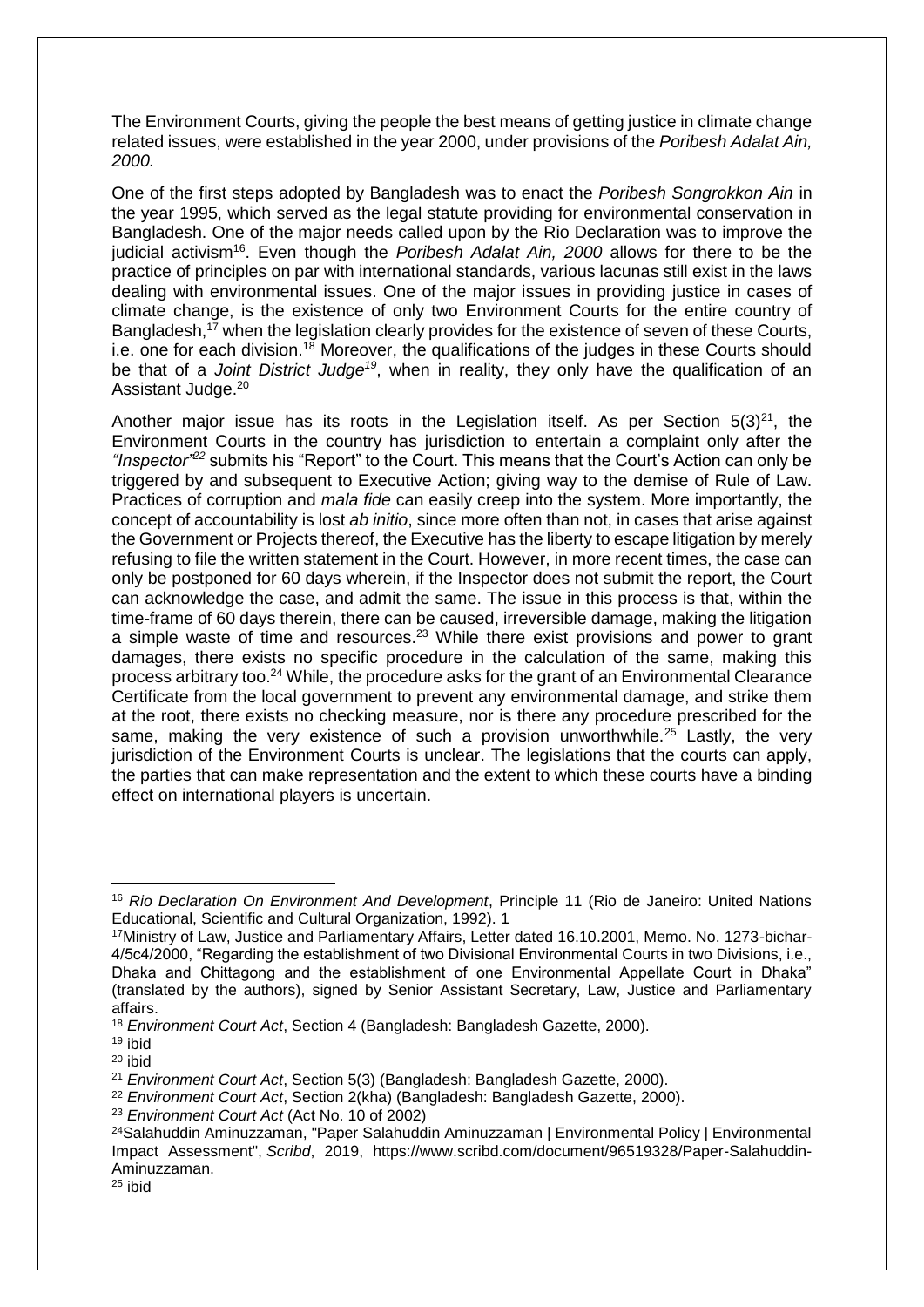#### The Republic of India

In India, one of the major reasons as to why the process of Climate Litigation takes a standstill is the strict doctrine of *Locus Standi* followed by the Court, i.e. only a person who has faced some form of legal injury can in fact gain standing in a certain case, thus largely destroying the greater philosophy of Climate Change Litigation as a whole. A person who can gain standing before the Courts in India must show that he has suffered a larger claim than the others generally living in society, even though Right to Clean Environment has been seen to be a fundamental right under the Constitution of India under Article 21.<sup>26</sup>

For the lack of an extremely effective legislation preventing the deterioration of climatic conditions, the people of India have to instead choose the criminal offence under the Indian Penal Code providing for Public Nuisance.<sup>27</sup> The term Public Nuisance has been given a wide interpretation in the Indian Legal scenario and it is vide this provision that the Courts have given landmark judgements in the field of Environmental issues. Furthermore, the Indian Courts have been encouraging in their entertainment of Public Interest Litigations after the rules of *Locus Standi* were relaxed in the case of *S.P. Gupta v Union of India.<sup>28</sup>* For instance, the Courts have passed multiple orders for the prevention of corrosion of the Taj Mahal<sup>29</sup> and the regulation of the effluents being dumped in the river Ganga<sup>30</sup>. The reason why Public Interest Litigation is a such a great success in Environment Related Cases in India is the fact that, it is in these cases that the Indian Judiciary provides for some flexibility in terms of application, *locus standi,* and a collaborative approach in dealing with issues. Even though the Supreme Court of India is fairly new to the Concept of Climate Litigation, analysing the interpretations of the Supreme Court and the interventionist and expansionist view that is adopted by it, the Court would either widen the Environmental Right $31$  in order to include the claims made due to the changing climatic conditions suffered by the people and the causers of the same. The Indian Courts have interpreted the constitutional right of environment, sometimes to mean lesser wide views, for example Pollution has been categorized to mean "*pollution-free air, and pollution-free water<sup>32</sup>, fresh air, and clean water<sup>33</sup> and pollution free environment<sup>34</sup>".* Similarly, the Court has created another ambit of definitions for the term "sanitation". Since in general discourse, emission of Greenhouse Gases is not considered to be a pollutant, the inclusion and the space that climate change itself would occupy within the Ambit of the Constitutional Right would be arbitrary.

Therefore, the approach to be taken in order to impress upon the Supreme Court the need to Constitutionally vest such a right would be to focus on a Human Rights Approach, and then bring it under the ambits of fundamental rights. One of the major issues with creating a Climate Litigation system in India is the way in which the Courts deal with the cases in the abovementioned manner. In the instance that a right based claim arises before the Supreme Court of India, then the Court would follow the approach that it is most inclined to follow, i.e. set up commissions, create committees that act in an ad-hoc manner, or utilise its popular innovation of a "Continuing Mandamus".

**.** 

<sup>26</sup> *Constitution of India*, vol. 21 (India: Government of India, 1950).

<sup>27</sup> *Indian Penal Code,* Section 268, (India: 1860)

<sup>28</sup> S.P. Gupta v. Union of India, 1981 Supp SCC 87, at 233 (Supreme Court of India, 1981)

<sup>29</sup> M.C. Mehta v. Union of India (Taj Trapezium Case), Writ Petition Number 13381 of 1984. (Supreme Court of India, 1984)

<sup>30</sup> M.C. Mehta v. Union of India (Ganga Pollution Case), Writ Petition Number 3727 of 1985. (Supreme Court of India, 1985)

<sup>31</sup> *Constitution Of India*, Article. 21 (Government of India, 1950).

<sup>32</sup> Charan Lal Sahu v. Union of India (1990)1 SCC 613, (Supreme Court of India, 1990) at para 137

<sup>33</sup> Narmada Bachao Andolan v. Union of India (2000) 10 SCC 664, (Supreme Court of India, 2000) at para 244.

<sup>34</sup> Vellore Citizens Forum v. Union of India (1996)5 SCC 647, (Supreme Court of India, 1996) at paras 16 and 17.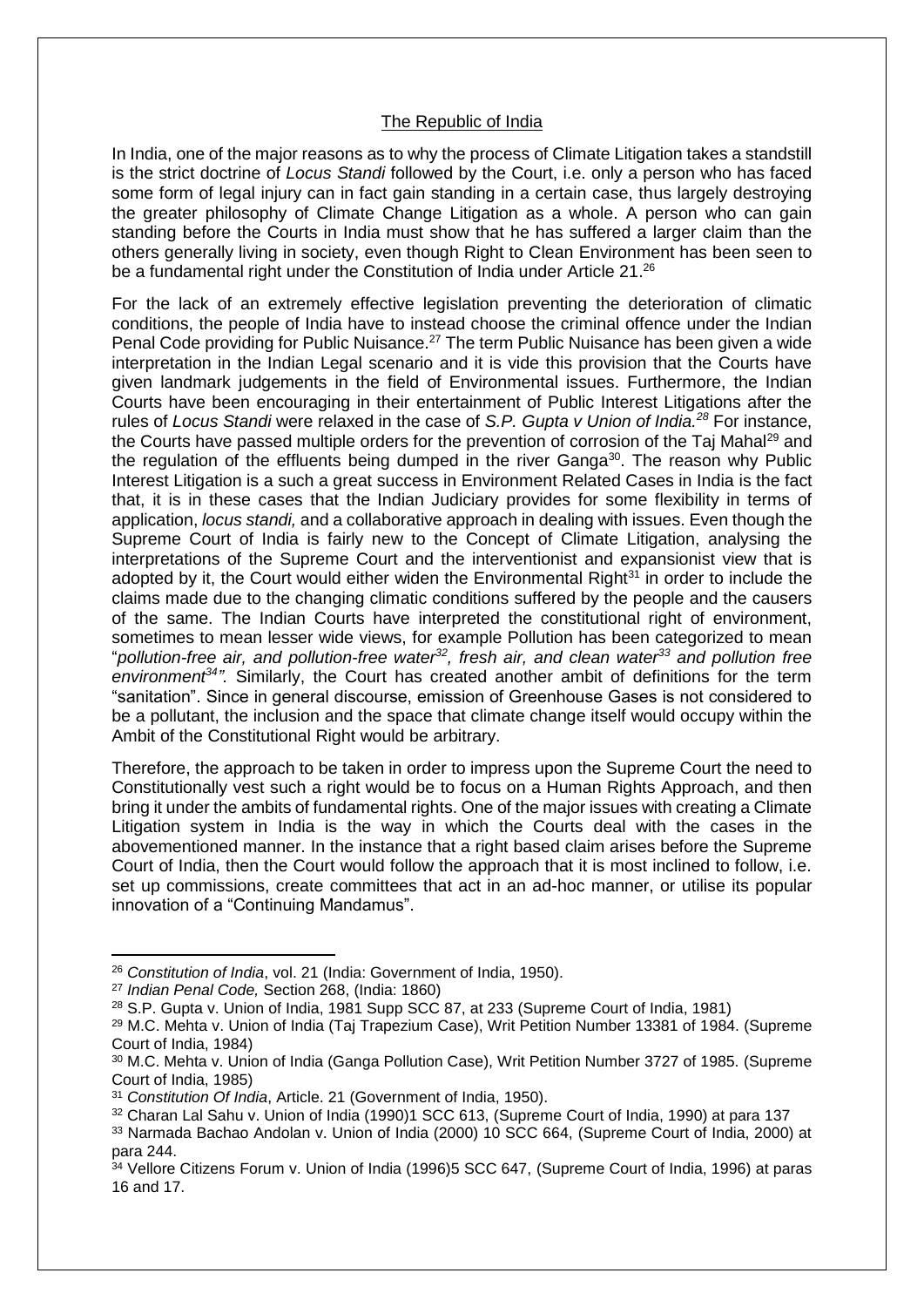Therefore, in a nation such as India it is difficult to encapsulate the policies that would be required to form a uniform climate litigation system due to the institutional incompetence of the Courts in adjudging a matter on its own and reach a judgement based solely on the court's vision. One of the major worries caused by the Court would be the "Jurisprudence of Exasperation" wherein, the courts overburdened by cases, simply assign off the matters to other bodies and ad-hoc committees that are lesser equipped to deal with climate change issues.

### The United States of America

USA despite being one of the countries with the highest rate of Greenhouse Gas emissions in the planet, lacks federal laws regulating the emissions of the gases. This acts as a reason for the abundant number of lawsuits pertaining to Climate Change at the local, state, national and international level. Climate Change is and will remain to be one of the most litigated issue in the contemporary world.

The current status of Climate Litigation in USA revolves around a current debate on the utility and outcomes of climate litigation.<sup>35</sup> The courts face a hinderance in awarding the right compensation to the parties involved in a climate change lawsuit simply because there is a discrepancy in finding a link between the cause and effect of the harm caused and the act committed.<sup>36</sup> One of the instances that can be referred to is the claims put forward by the automobile traders against the limit on emission of Greenhouse Gases in Vermont<sup>37</sup>. This case acted as a catalyst in another widely recognized law suit<sup>38</sup> for the Supreme Court to recognize Carbon Dioxide as a pollutant under the US legislation Clean Air Act<sup>39</sup>, which paved way to the enforcement of a cap on the Greenhouse Gas emissions for auto-mobiles and power plants running on coal under the Clean Power Plan. Here we can identify a differentiation between the demands of the parties into two subjects: Pro-regulatory and Anti-regulatory.

Most often, Pro-regulatory plaintiffs collaborate with parties who can find a link between the harm caused to the plaintiff and climate change using advanced means of science. This will help in forming a community of people robustly participating in reducing the maliciousness of Climate Change on the people, which strengthens the case for a better and healthy environment to live in. What influences a lot of parties is the differentiation in the state laws. Some parties choose to file in certain states due to the fact that the laws in that state is more flexible and has better implementation. For example, the California Environmental Quality Act<sup>40</sup>. Activists file lawsuits in California under CEQA and this has favoured several proregulatory plaintiffs in their claim for compensation. In other states, that have stringent laws, there are lack of chances to pinpoint the loopholes in the state laws. This leads to a lack of uniformity in the implementation of climate change standards in the country, and therefore calls for an immediate need for strengthening the very premises of Climate Change Legislations in various states.

**.** 

<sup>35</sup> Sabrina McCormick et al., "Strategies In And Outcomes Of Climate Change Litigation In The United States", *Nature Climate Change* 8, no. 9 (2018): 829-833, doi:10.1038/s41558-018-0240-8.

<sup>36</sup> "What Climate Change Can Do About Tort Law", *Environmental Law Reporter* 42 (2012): 10739.

<sup>37</sup> Haughey, A. Green Mountain Chrysler Plymouth Dodge Jeep v. Crombie, *Sustain. Dev. Law. Pract*. 8, 72–73 (2007).

<sup>38</sup> Massachusetts v. EPA [2007] 549 US 497 (United States Supreme Court, 2007)

<sup>39</sup> United States of America, Clean Air Act, 42 U.S.C. § 7401 (Government of the United States of America)

<sup>40</sup> California Public Resources Code §§ 21000 to 21050: Division 13 Chs. 1–2 (State of California, 1970).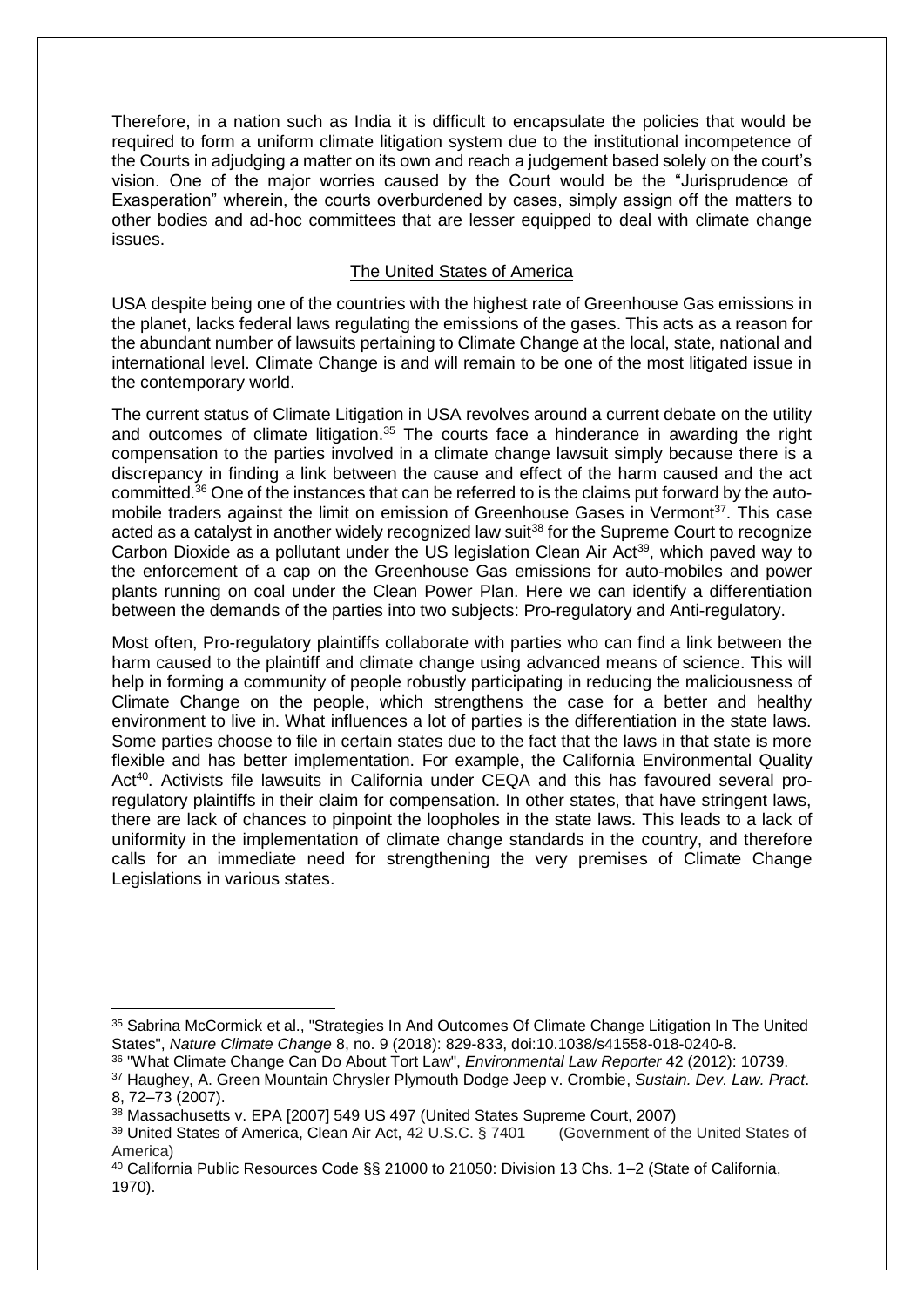# CLIMATE LITIGATION- SUGGESTIONS FOR A SUCCESSFUL POLICY

A Climate Litigation Policy in Least Developed Countries, Developing Countries and Developed Countries, although vastly different considering the varying needs of the population of such countries, every such policy relating to climate change needs to embed in itself certain common philosophies:

Firstly, States and Government Agencies need to be held responsible for any commitments that they have entered into, either based on a legislation or a policy thereof. With the dawn of the Paris Convention of the UNFCCC, there has been swelling support for lawsuits demanding that Nation States keep to their commitments and serve their obligations of maintaining a check on the rise of temperature and the global race to limit the same to  $1.5\degree$ C to  $2\degree$ C. Reference can be laid down to the Netherlands Case of *Urgenda Foundation v Kingdom of the Netherlands<sup>41</sup>*, wherein an NGO along with nine-hundred citizens of the country sued their own government for not cracking down on Greenhouse Gas Emissions and called for various measures through which the issue needed to be tackled.

Secondly, there is a need to establish a concrete causal link between the indiscriminate extraction and mining of resources, and the change in climatic conditions. A known cause for climate change has known to be drastic pollution of the environment and the given reason for the same is the over-exploitation of natural resources. Reference in order to realize the importance of this principle in policy making can be laid down to the case of *Greenpeace Nordic Association and Nature & Youth v. Ministry of Petroleum and Energy<sup>42</sup>* in the jurisdiction of Norway. It was in this case that the citizens of Norway filed a suit against the government for allowing there to be indiscriminate off-shore mining of minerals and oil, and that the same was violative of their rights vested by the Constitution of Norway under Article 112, that gave them a right to a clean natural environment that maintained productivity and diversity.<sup>43</sup>

Thirdly, there needs to be relationship established between specific causes and effects of Climate Change. Even though it is a well-known phenomenon that the emission of greenhouse gases is a direct cause for climate change, and negative effects thereof, the Courts have been helpless in solidifying this connection and laying it down concretely. The same has been noted in the case of *Connecticut v. American Electric Power<sup>44</sup>* wherein while noting the effects of smog, heat related illnesses etc., while documenting the struggle caused due to the melting of snow caps.

Fourthly, it needs to be noted that one of the major justifiers to any climate change policy or legislation would be accountability on the failure of adaptation measures. There are certain conditions wherein adaptive measures taken by the government have in fact caused an amplification of climate change related issues, and various cases filed in various jurisdictions are testimony to the same. One such instance can be noted in the case of *Ralph Lauren 57 v. Byron Shire Council<sup>45</sup>* wherein the government measures to deal with the rise in sea levels in

<sup>41</sup> Urgenda Foundation v. Kingdom of the Netherlands, [2015] HAZA C/09/00456689, (District Court of the Hague, and The Hague Court of Appeal)

<sup>42</sup> *Greenpeace Nordic Association and Nature & Youth v. Ministry of Petroleum and Energy* Case no. 16-166674TVI-OTIR/06 (Oslo District Court, 2018)

<sup>43</sup> Constitution of Norway, Article 112, (Government of Norway)

<sup>44</sup> Complaint, Connecticut v. Am. Elec. Power Co., 406 F. Supp. 2d 265 (S.D.N.Y. 2005) (No. 04 Civ. 5669(LAP)) (United States Courts of Appeal, Second Circuit, 2005)

<sup>45</sup> Ralph Lauren 57 v. Byron Shire Council [2016] NSWSC 169 (New South Wales, 2014)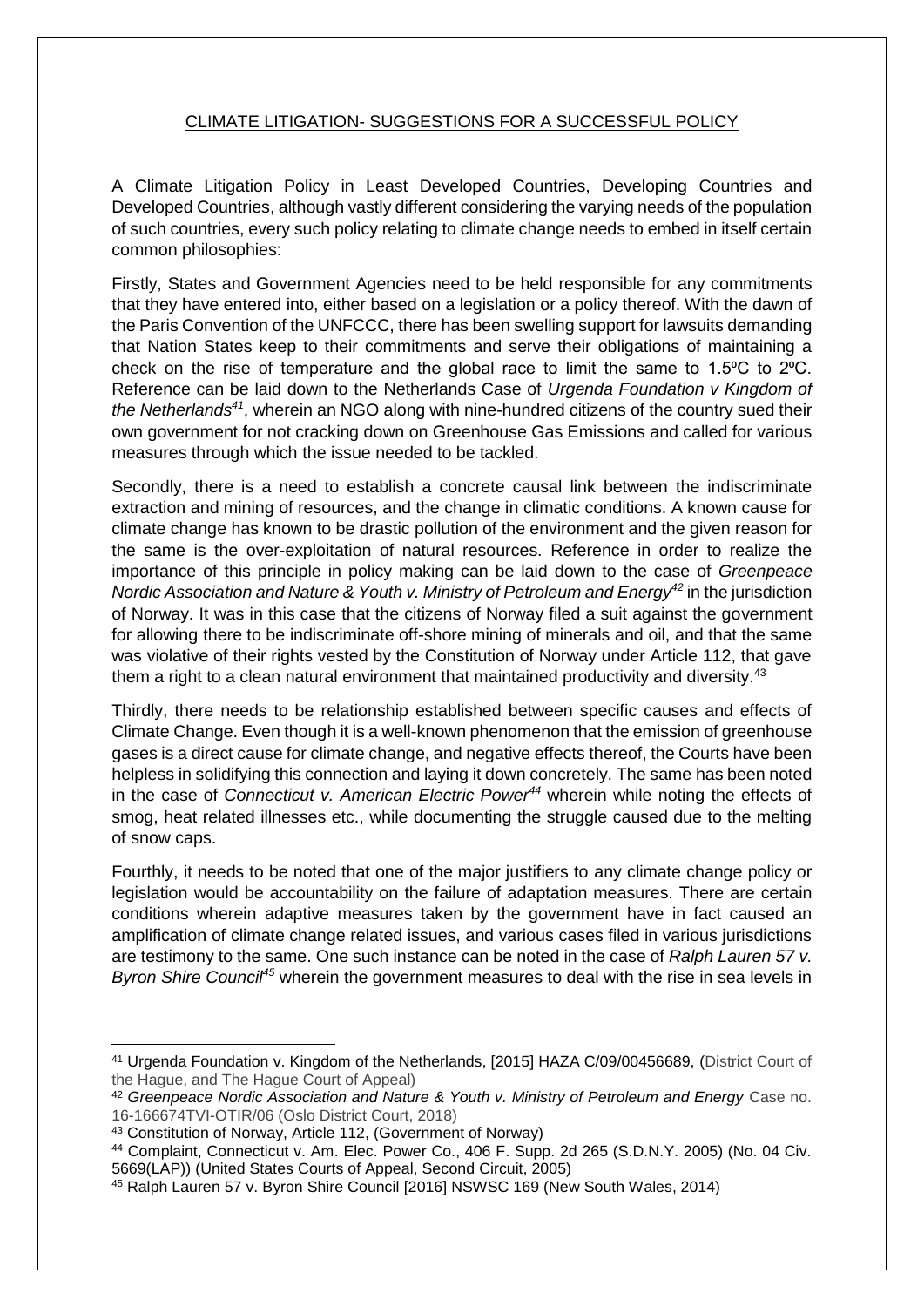fact caused further erosion of the shores and caused the Courts to mandate compensation to the shore-dwellers.

Fifthly, one of the most important doctrines requiring application in Climate Change issues is the doctrine of Public Trust, which is already applied in a large number of jurisdictions such as India. The Indian Judiciary applies the Public Trust Doctrine in a large number of Environmental issues such as groundwater rights (in the Plachimada Case<sup>46</sup>) or in the case of water pollutions such as the well-known *Taj Trapezium Case<sup>47</sup> .* Application of this doctrine ensures that there is enough accountability placed on the State and other Government agencies and bodies that ensure the maintenance and reduction of climate change causing factors within their jurisdictions.

#### CONCLUSION- THE PROBLEMS AND THE FUTURE

Within the purview of Climate Litigation itself, cases can be divided into two broad criteria based on the kind of parties involved in a case i.e. cases against a private party, and cases against the government. Within the general ambits of Climate Litigation, there just need to be internal bodies that can deal with the disturbances that are caused due to such aforementioned cases arising; international bodies or corporations have little to no role in establishing a solution in the cases that arise at such an instance. However, this is only a case when there exists substantial legislation dealing with climate change. In a jurisdiction wherein there exist hardly any climate change related legislation, different methods need to be employed in finding out what kind of Climate Litigation exists within the jurisdiction and the means that are used to tackle the said issue. One such means of identifying specific cases that are filed before the judiciaries in different countries, is having its *ratio decidendi* on the topic of Climate Change in itself. However, an issue arises in instances wherein the cases, while not having its ratio on climate change, deal extensively with causes or effects of Climate Change itself. Reliance in this instance can be placed on the case of *Ralph Lauren 57 v. Byron*  Shire Council<sup>48</sup>, which arose in the Australian Jurisdiction, and dealt in great depth with an imminently important topic i.e. sea-level rise. In the judgement or other documents with relation to this instant case, it is meant to be noted that there did not exist any common *"Key-words"*  that would have helped associate the case with the ambits of Climate Change Litigation if an in-depth analysis were not made. Such instances only go on to prove that in jurisdictions that do not have a great amount of legislation on Climate Change itself, it becomes increasingly difficult in trying to identify and associate Climate Change related policies to actual, justified Climate Litigation policies.

Another major issue that Climate Change Litigation faces is the Justiciability of the very rights that Climate Litigation aims at providing to the people. Whether a Court is empowered to deal with a certain issue and entertain the claims made by the parties with relation to such an issue is an increasingly important consideration to make, and this issue can be highly noticed in developing countries such as India, as noted above. The conceptual tenets of Justiciability varies according to different jurisdictions; however, one of the more common understandings of the term Justiciability can be obtained from the English House of Lords when they state that a case is non-justiciable in the instance that there exists no specific mandate or standard to adjudicate a particular case.<sup>49</sup> One of the major means of achieving the standard of providing

<sup>46</sup> Perumatty Gram Panchayat v. State of Kerala, 2004 (1) KLT 731, (Kerala High Court, 2003)

<sup>47</sup> M.C. Mehta v. Union of India (Taj Trapezium Case), Writ Petition Number 13381 of 1984. (Supreme Court of India, 1984)

<sup>48</sup> Ralph Lauren 57 Pty Ltd v Bryon Shire Council [2014] NSWCA 107 (New South Wales, 2014)

<sup>49</sup> Buttes Gas and Oil Co. v Hammer (No 3) [1982] AC 888, at 938. (House of Lords, England, 1982)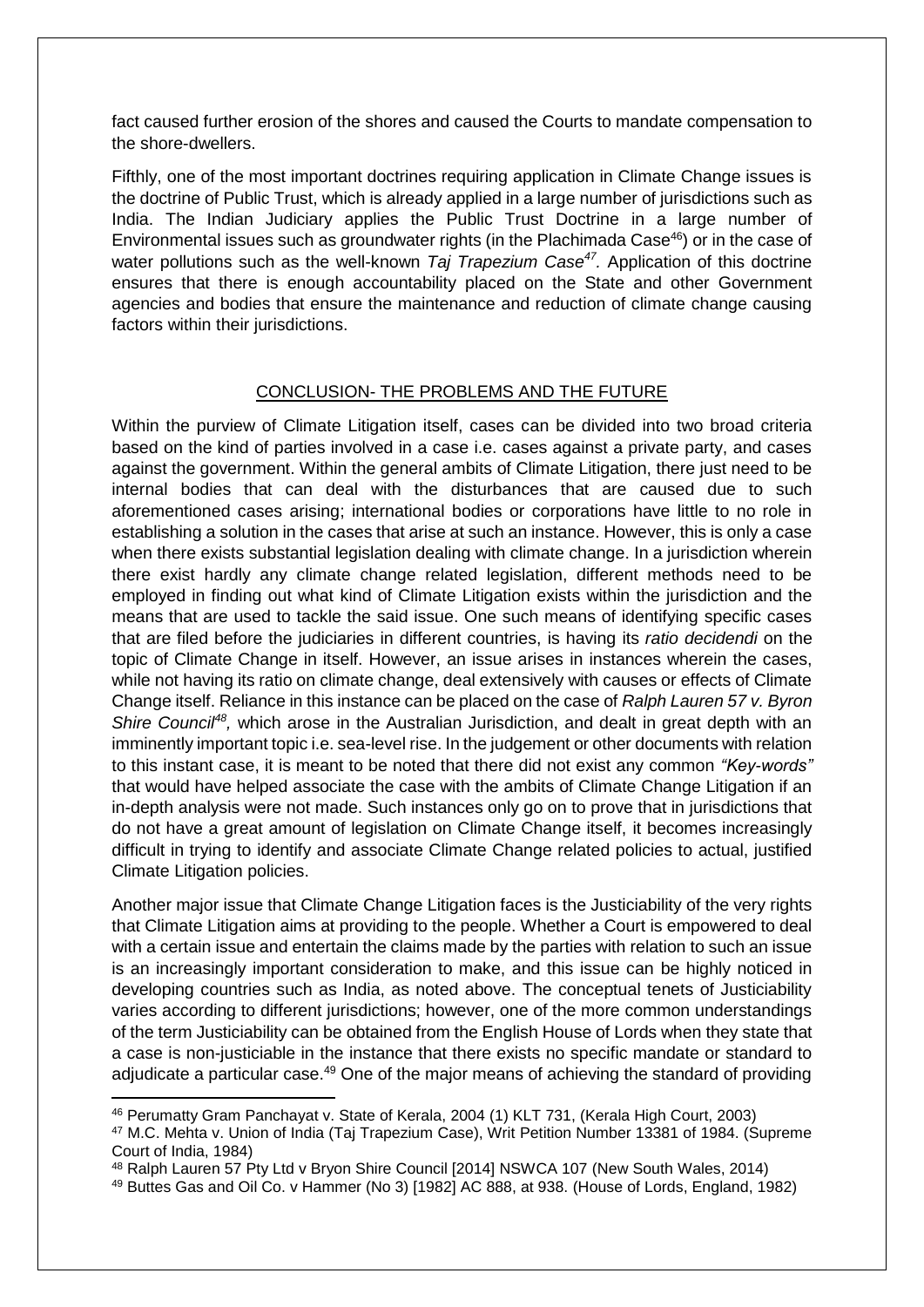a justified stance to plaintiffs within various jurisdictions to in fact file cases before the Court, and not just adhere to the age-old standard of legal injury occurring; since in a Climate Change related issue, there may not be a direct causal link between the legal injury and the cause being filed for. Another means can be noticed within the Indian legal framework wherein the National Green Tribunal has been vested with the right to take on a case *Suo moto* under the statute, and such an instance can be noted in cases such as *in re Court on its own motion v. State of Himachal Pradesh and Ors.<sup>50</sup>*

Lastly, while the basic principles in relation to Climate Change Litigation remain uniform around the world, one of the major issues surrounding it, is the very source from which rights and obligations with relation to Climate Change Policies themselves can be traced back to. While the arena of Human Rights Law does not explicitly provide for rights pertaining to a clean environment, it has indeed been noted time and again that the worse-off environmental conditions essentially tend towards worse conditions for human life on the planet. In line with this, various international human rights treatises and other legislations have codified a "Right to Clean Environment".<sup>51</sup> Qualitatively suggesting that Climate Change must fall under reasonable ambits of International Human Rights has been the agenda of a large number of international bodies.<sup>52</sup> Furthermore, there needs to be a recognized definition of climate change under the pillars of refugee law. This is because, one of the direct causes of Climate Change would be the displacement of people due to the increasing non-hospitability of climatic conditions around the globe. The same was noted in the famous Kiribati Citizen case in the Country of New Zealand wherein a citizen of Kiribati Islands was denied asylum due to the arbitrariness surrounding the term "Climate Refugee".<sup>53</sup> Therefore, there needs to be a strong centre sourcing the obligations that would be born in the legal systems around the world once Climate Litigation becomes a mainstream consideration.

 $\overline{a}$ <sup>50</sup> Gitanjali Nain Gill, "Environmental Justice In India: The National Green Tribunal And Expert Members", *Transnational Environmental Law* 5, no. 1 (2015): 175-205, doi:10.1017/s2047102515000278..

<sup>51</sup>*Report Of The Office Of The United Nations High Commissioner For Human Rights On The Relationship Between Climate Change And Human Rights*, U.N. Doc. A/ HRC/10/61 (Human Rights Commission, 2009),

<sup>52</sup> *Climate Change and Human Rights,* New York: United Nations Environment P}rogram, 2016

<sup>53</sup> Ioane Teitiota v The Chief Executive of the Ministry of Business, Innovation and Employment, [2015] NZSC 107, (New Zealand Supreme Court, 2015)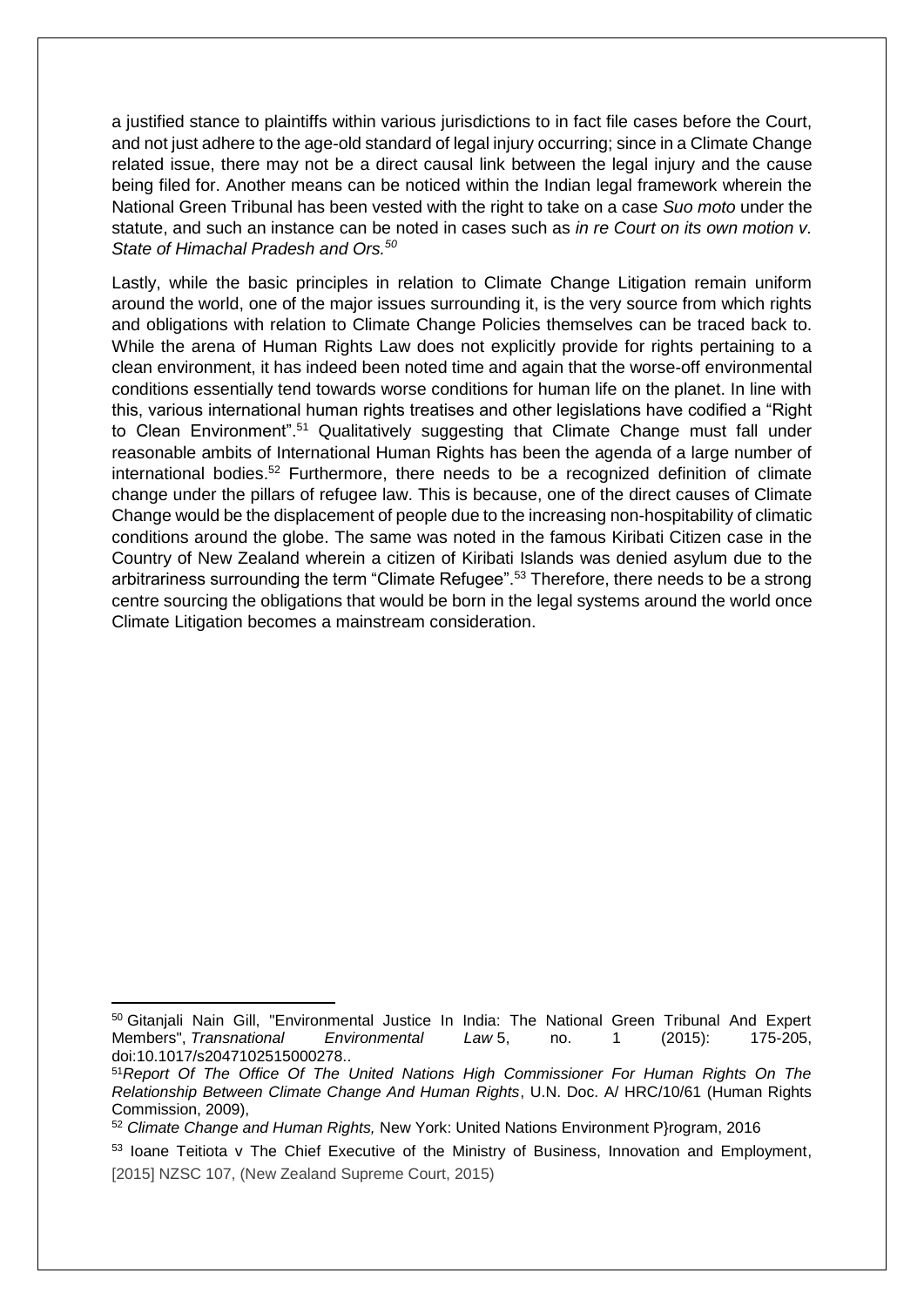### **BIBLIOGRAPHY**

- 1. Buttes Gas and Oil Co. v Hammer (No 3) [1982] AC 888, at 938. (House of Lords, England, 1982)
- 2. California Public Resources Code §§ 21000 to 21050: Division 13 Chs. 1–2 (State of California, 1970).
- 3. Canada In A Changing Climate: Sector Perspectives On Impacts And Adaptation | Natural Resources Canada", *Nrcan.Gc.Ca*, 2019, [https://www.nrcan.gc.ca/environment/resources/publications/impacts](https://www.nrcan.gc.ca/environment/resources/publications/impacts-adaptation/reports/assessments/2014/16309)[adaptation/reports/assessments/2014/16309.](https://www.nrcan.gc.ca/environment/resources/publications/impacts-adaptation/reports/assessments/2014/16309)
- 4. Chandra Lal Pandey, "The Limits Of Climate Change Agreements: From Past To Present", *International Journal Of Climate Change Strategies And Management* 6, no. 4 (2014): 376-390, doi:10.1108/ijccsm-03-2013-0026
- 5. Charan Lal Sahu v. Union of India (1990)1 SCC 613, (Supreme Court of India, 1990) at para 137
- 6. Cheryl Cox Macpherson, *Climate Change Matters*, (April 2014), pp. 288-290
- 7. Clare Breidenich et al., "The Kyoto Protocol To The United Nations Framework Convention On Climate Change", *The American Journal Of International Law* 92, no. 2 (1998): 315, doi:10.2307/2998044.
- 8. *CLIMATE CHANGE: IMPACTS, VULNERABILITIES AND ADAPTATION IN DEVELOPING COUNTRIES*(United Nations Framework Convention on Climate Change, 2010), [https://unfccc.int/resource/docs/publications/impacts.pdf.](https://unfccc.int/resource/docs/publications/impacts.pdf)
- 9. *Climate Change and Human Rights,* New York: United Nations Environment P}rogram, 2016
- 10. Complaint, Connecticut v. Am. Elec. Power Co., 406 F. Supp. 2d 265 (S.D.N.Y. 2005) (No. 04 Civ. 5669(LAP)) (United States Courts of Appeal, Second Circuit, 2005)
- 11. *Constitution of India*, vol. 21 (India: Government of India, 1950).
- 12. Constitution of Norway, Article 112, (Government of Norway)
- 13. *Decision 1/ CP. 21* (The Paris Agreement), accessed 23 July 2019...
- 14. *Environment Court Act* (Act No. 10 of 2002)
- 15. *Environment Court Act*, Section 2(kha) (Bangladesh: Bangladesh Gazette, 2000).
- 16. *Environment Court Act*, Section 4 (Bangladesh: Bangladesh Gazette, 2000).
- 17. *Environment Court Act*, Section 5(3) (Bangladesh: Bangladesh Gazette, 2000).
- 18. Gitanjali Nain Gill, "Environmental Justice In India: The National Green Tribunal And Expert Members", *Transnational Environmental Law* 5, no. 1 (2015): 175-205, doi:10.1017/s2047102515000278..
- 19. Global Risks 2012 Seventh Edition, *World Economic Forum*, 2019, [https://www.weforum.org/reports/global-risks-2012-seventh-edition.](https://www.weforum.org/reports/global-risks-2012-seventh-edition)
- 20. *Greenpeace Nordic Association and Nature & Youth v. Ministry of Petroleum and Energy* Case no. 16-166674TVI-OTIR/06 (Oslo District Court, 2018)
- 21. Haughey, A. Green Mountain Chrysler Plymouth Dodge Jeep v. Crombie, *Sustain. Dev. Law. Pract*. 8, 72–73 (2007).
- 22. *Indian Penal Code,* Section 268, (India: 1860)
- 23. Ioane Teitiota v The Chief Executive of the Ministry of Business, Innovation and Employment,

[2015] NZSC 107, (New Zealand Supreme Court, 2015)

- 24. Justice Mainur Reza Chowdhury, *'Legal and Institutional Framework: Promoting Environmental Management in Bangladesh'*, 13(3)
- 25. *Kyoto Protocol To The United Nations Framework Convention On Climate Change*, Article 3 (Kyoto, Japan: United Nations Framework Convention on Climate Change, 1997)
- 26. M.C. Mehta v. Union of India (Ganga Pollution Case), Writ Petition Number 3727 of 1985. (Supreme Court of India, 1985)